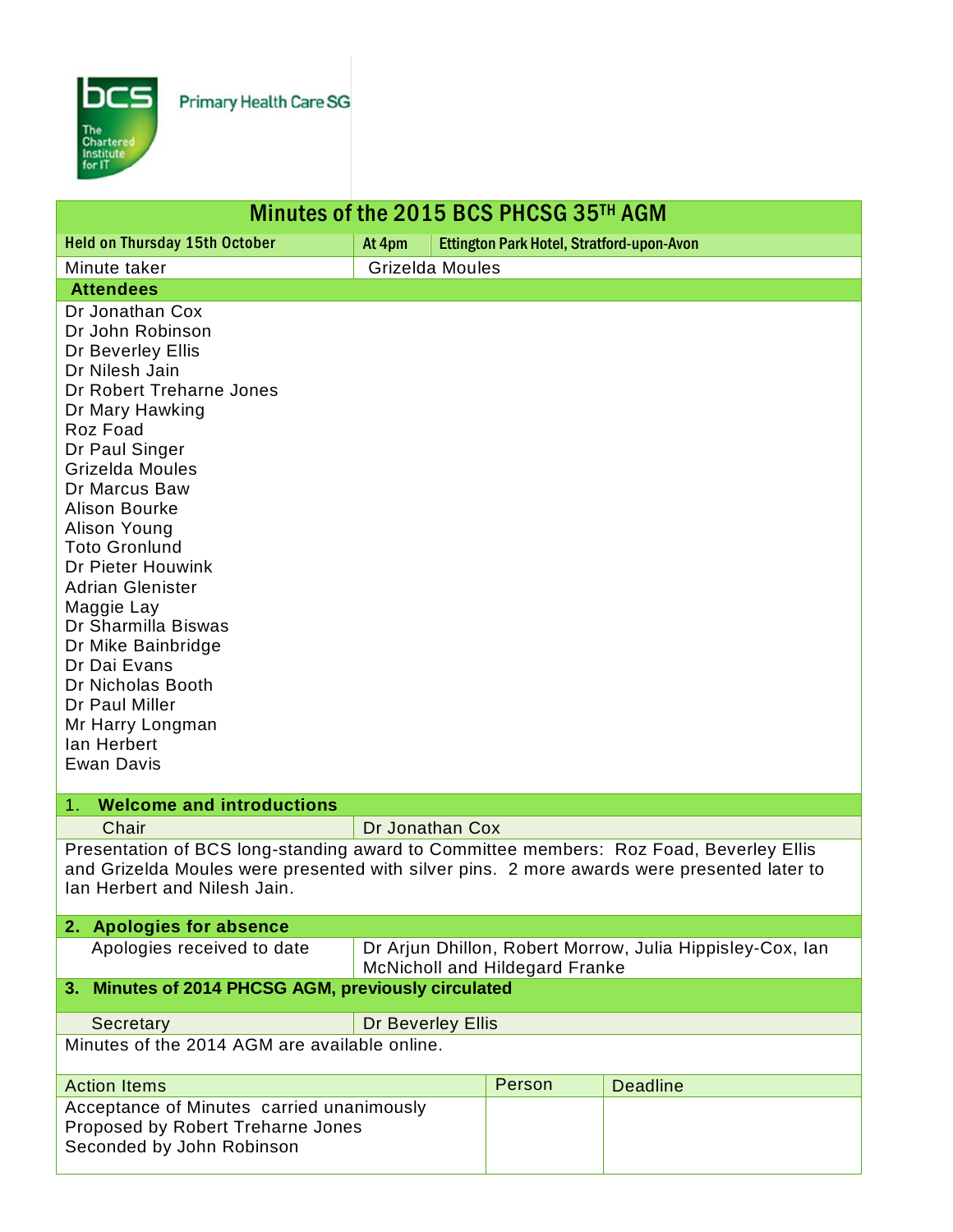

## **4. Matters Arising from the Minutes**

There were no matters arising from the Minutes.

## **5. Chairman's Report, presented verbally**

## [Chair, Jonathan Cox]

"We have had a successful year and our membership is healthy, particularly in comparison with BCS sister groups. The committee has taken forward various suggestions and with regard to the budget, we have been successful in keeping to our budget, with some under spending. We are compliant with the requirements of the BCS for specialist groups.

We have representatives on other committees eg Roz and others.

All our administration is now done by Committee members and there is a little support from BCS. We no longer have had our own administrator (previously Jill Riley). 4 of the 5 executives are in full time employment. Roz (as previous past Chair has retired). Clinical Special Interest Group (CLICSIGs) are Chaired by Ian Herbert, are self-funded by those who go and have been very successful again this year.

Communication within the Committee is now web-based.

Coming up to the Group's activities for next year, we are pleased to announce that we have sufficient applications for Committee roles. However, we need to increase the membership. We do need to monitor our relationship with the BCS in the future. We need to review whether we are getting what we want out of this relationship.

We need to liaise with our colleagues in industry also we have had close relationship with GPES and other organisations.

In future this may not be in the hands of the providers but may be more via the phone with the patients.

It's not too late to stand for Committee for next year, should anyone wish to do so from the floor. Thanks to Roz, Beverley, Nilesh, and to Rob Morrow who (though unable to attend the AGM or meeting this time), has been to several meetings on our behalf and has kept us constantly updated and represented at those meetings, which Jonathan had been unable to attend. Also thanks to rest of this committee.

Nilesh, Beverley, Roz, Grizelda and Ian Herbert were presented with silver pins from the BCS in recognition of their long standing contributions to the PHCSG.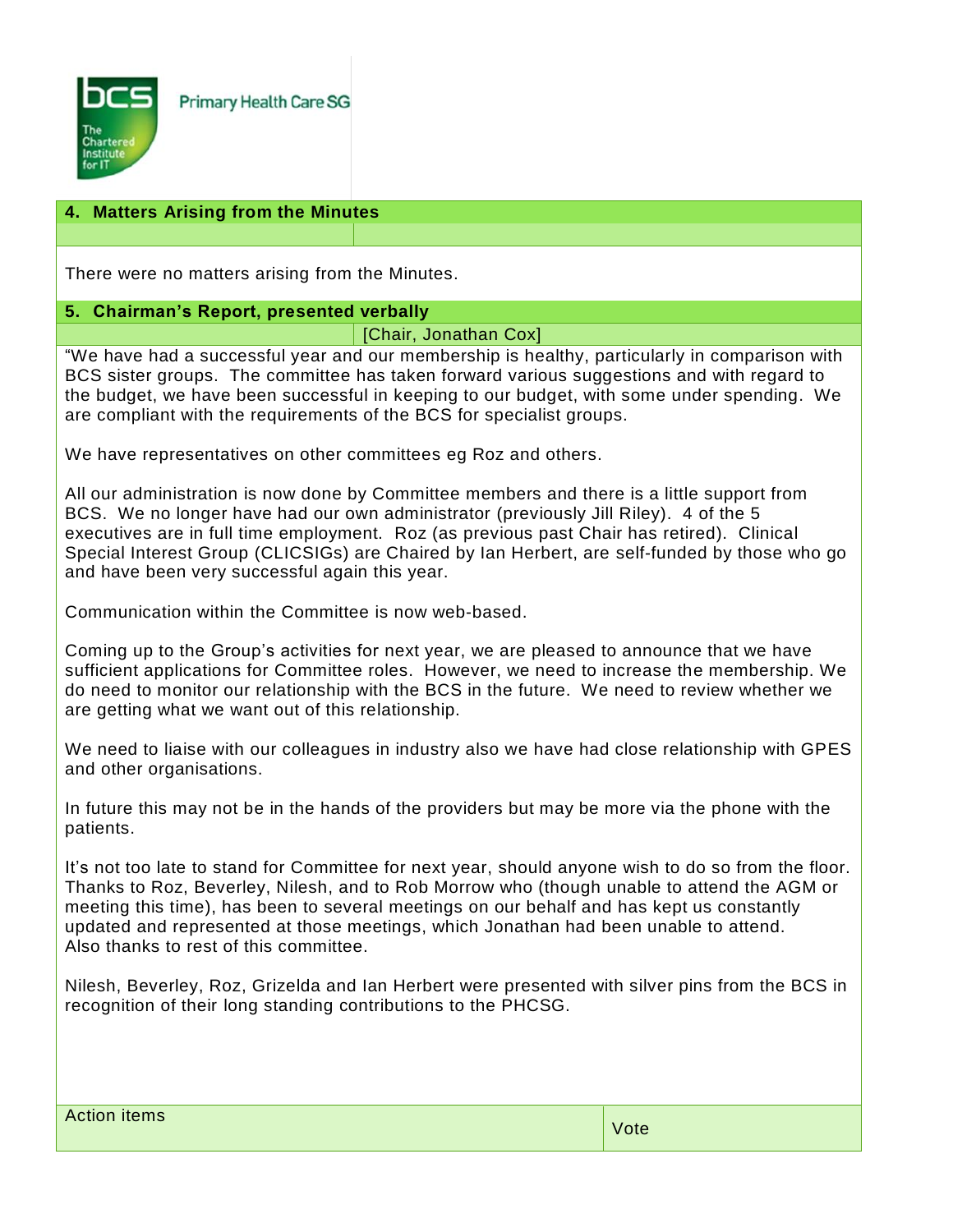

| Proposed by John Robinson                                                                                                                                                                                                                                                                                                                                           |                                | Carried unanimously  |  |  |
|---------------------------------------------------------------------------------------------------------------------------------------------------------------------------------------------------------------------------------------------------------------------------------------------------------------------------------------------------------------------|--------------------------------|----------------------|--|--|
| Seconded by Mary Hawking                                                                                                                                                                                                                                                                                                                                            |                                |                      |  |  |
|                                                                                                                                                                                                                                                                                                                                                                     |                                |                      |  |  |
| 6. Treasurer's Report, presented verbally, copy available via www.phcsg.org                                                                                                                                                                                                                                                                                         |                                |                      |  |  |
|                                                                                                                                                                                                                                                                                                                                                                     | [Treasurer, Dr Nilesh Jain]    |                      |  |  |
| Comments: Nilesh – the Group supported Marcus' Hack Day as a new activity. Thanks to the<br>committee members several of whom do not claim for expenses.                                                                                                                                                                                                            |                                |                      |  |  |
| Bey thanked Nilesh for all his work.                                                                                                                                                                                                                                                                                                                                |                                |                      |  |  |
| Mary asked – would BCS support a few hours of time to the website. We have not chosen to<br>move to BCS own website. Could they contribute to costs for this rather than sponsor it? RTJ's<br>daughter, Madeleine, needs to have more answers to her questions in order to be able to help<br>with this.                                                            |                                |                      |  |  |
| <b>Action Items</b>                                                                                                                                                                                                                                                                                                                                                 |                                | Vote                 |  |  |
| Proposed: Robert Treharne Jones                                                                                                                                                                                                                                                                                                                                     |                                | Carried unanimously. |  |  |
| Seconded: Paul Singer                                                                                                                                                                                                                                                                                                                                               |                                |                      |  |  |
| 8. Other Officer's Reports                                                                                                                                                                                                                                                                                                                                          |                                |                      |  |  |
| a) Vice-Chair's Report,<br>previously circulated                                                                                                                                                                                                                                                                                                                    | [Vice-Chair, Rob Morrow]       |                      |  |  |
| <b>Action Items</b>                                                                                                                                                                                                                                                                                                                                                 |                                | Vote                 |  |  |
| Proposed: John Robinson                                                                                                                                                                                                                                                                                                                                             |                                | Carried unanimously. |  |  |
| Seconded: Jonathan Cox                                                                                                                                                                                                                                                                                                                                              |                                |                      |  |  |
| b) Secretary's Report,<br>previously circulated to<br>Executive, presented<br>verbally, copy available<br>online via phcsg.org                                                                                                                                                                                                                                      | [Secretary, Dr Beverley Ellis] |                      |  |  |
| Bev has already circulated her report and went through some of the main points. She thanked Grizelda<br>for support and also gave thanks to those who applied for re-election and to Maggie who is standing for<br>election for the first time. Their personal statements have been circulated prior to the meeting and<br>these will be published on the web-site. |                                |                      |  |  |
| <b>Action Items</b>                                                                                                                                                                                                                                                                                                                                                 | Vote                           |                      |  |  |
| Proposed: Dai Evans                                                                                                                                                                                                                                                                                                                                                 | Carried unanimously.           |                      |  |  |
| Seconded: Alison Bourke                                                                                                                                                                                                                                                                                                                                             |                                |                      |  |  |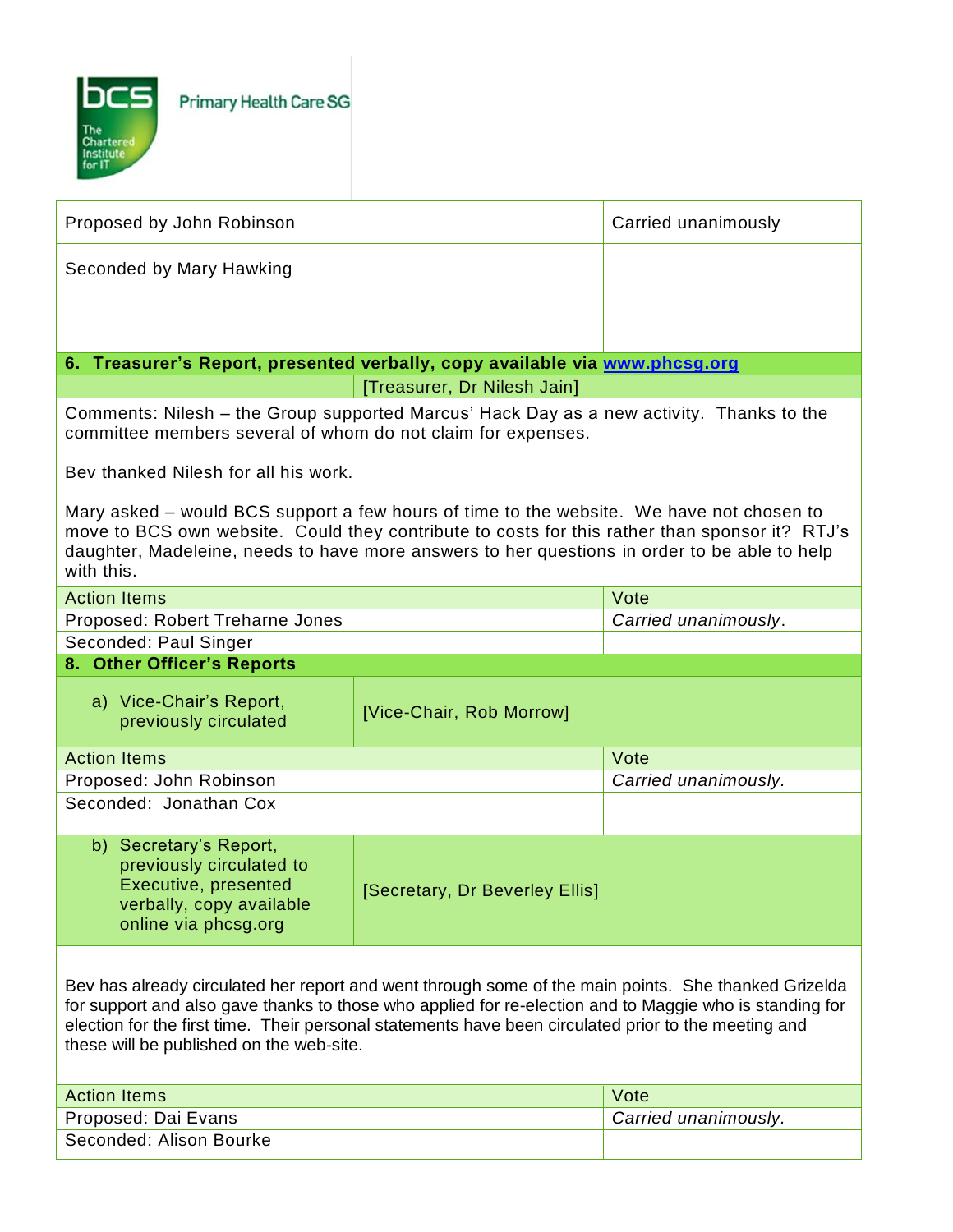

| <b>Report from CLICSIG</b><br>8.                   |                      |  |  |  |
|----------------------------------------------------|----------------------|--|--|--|
|                                                    |                      |  |  |  |
| [CLICSIG, Ian Herbert]                             |                      |  |  |  |
|                                                    |                      |  |  |  |
| lan reported briefly on CLICSIG's successful year. |                      |  |  |  |
|                                                    |                      |  |  |  |
| <b>Action Items</b>                                | Vote                 |  |  |  |
| Proposed: Grizelda Moules                          | Carried unanimously. |  |  |  |
| Seconded: Mary Hawking                             |                      |  |  |  |
|                                                    |                      |  |  |  |
| <b>Election of Chair</b><br>9.                     |                      |  |  |  |
| [Chair, Jonathan Cox]                              |                      |  |  |  |
| Dr John Robinson was elected as the new Chair      |                      |  |  |  |
|                                                    |                      |  |  |  |
|                                                    |                      |  |  |  |
| <b>Action Items</b>                                | Vote                 |  |  |  |
| Proposed: Jonathan Cox                             | Carried unanimously. |  |  |  |
|                                                    |                      |  |  |  |
| Seconded: Roz Foad                                 |                      |  |  |  |

| <b>10. Election of Vice Chair</b>               |                                |                      |  |  |
|-------------------------------------------------|--------------------------------|----------------------|--|--|
| [Chair, Jonathan Cox]                           |                                |                      |  |  |
| Rob Morrow is willing to continue as Vice Chair |                                |                      |  |  |
|                                                 |                                |                      |  |  |
|                                                 |                                |                      |  |  |
| <b>Action Items</b>                             |                                | Vote                 |  |  |
| Proposed: John Robinson                         |                                | Carried unanimously. |  |  |
| Seconded: John Cox                              |                                |                      |  |  |
| 11. Election of Committee Member posts          |                                |                      |  |  |
|                                                 | [Secretary, Dr Beverley Ellis] |                      |  |  |
|                                                 |                                |                      |  |  |

*It was AGREED to vote en bloc for the following nominations.*

Nominations received from Dr Marcus Baw (Social Media), Roz Foad (Events), Ian Herbert, (CLICSIGS), Professor Julia Hippisley-Cox (list Manager), Maggie Lay (Membership), Dr John Robinson (Chair), Dr Robert Treharne-Jones(Press Secretary), Dr Paul Singer (Events) and Grizelda Moules (AGM Minutes Secretary)

Nick Booth was also willing to serve on the Committee and it was AGREED that he be co-opted to the Committee.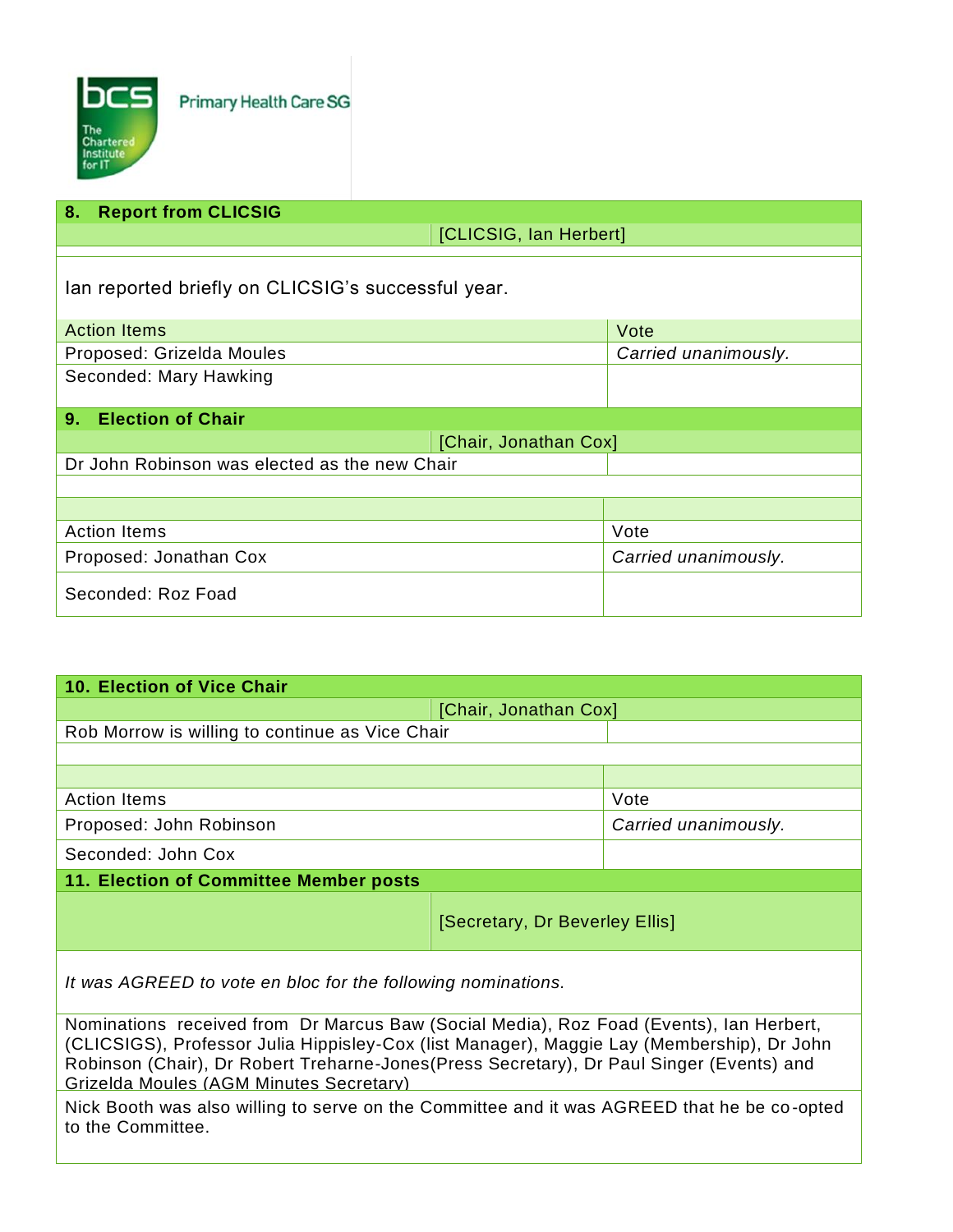

| <b>Action Items</b>                                                                                      | Vote                  |      |  |  |  |
|----------------------------------------------------------------------------------------------------------|-----------------------|------|--|--|--|
| Proposed: Mary Hawking                                                                                   | Carried unanimously.  |      |  |  |  |
| Seconded: Alison Young                                                                                   |                       |      |  |  |  |
| Maggie was welcomed as a new Committee member who had applied to be Membership<br>Secretary.             |                       |      |  |  |  |
| <b>12.AOB</b>                                                                                            |                       |      |  |  |  |
| [Secretary, Beverley Ellis]                                                                              |                       |      |  |  |  |
| There was no other business.                                                                             |                       |      |  |  |  |
| The Group expressed their thanks to Jonathan who was given a card and wine from the<br>Committee.        |                       |      |  |  |  |
| 13. Date of Next Committee Meeting                                                                       |                       |      |  |  |  |
| [Chair, Jonathan Cox]                                                                                    |                       |      |  |  |  |
| The Committee will meet immediately after this AGM                                                       |                       |      |  |  |  |
|                                                                                                          |                       |      |  |  |  |
| <b>Action Items</b>                                                                                      |                       | Vote |  |  |  |
| Proposed:                                                                                                |                       |      |  |  |  |
| 14. Date of Next AGM                                                                                     | [Chair, Jonathan Cox] |      |  |  |  |
| The venue and date to be confirmed but would be around October next year. The meeting<br>closed at 5 pm. |                       |      |  |  |  |